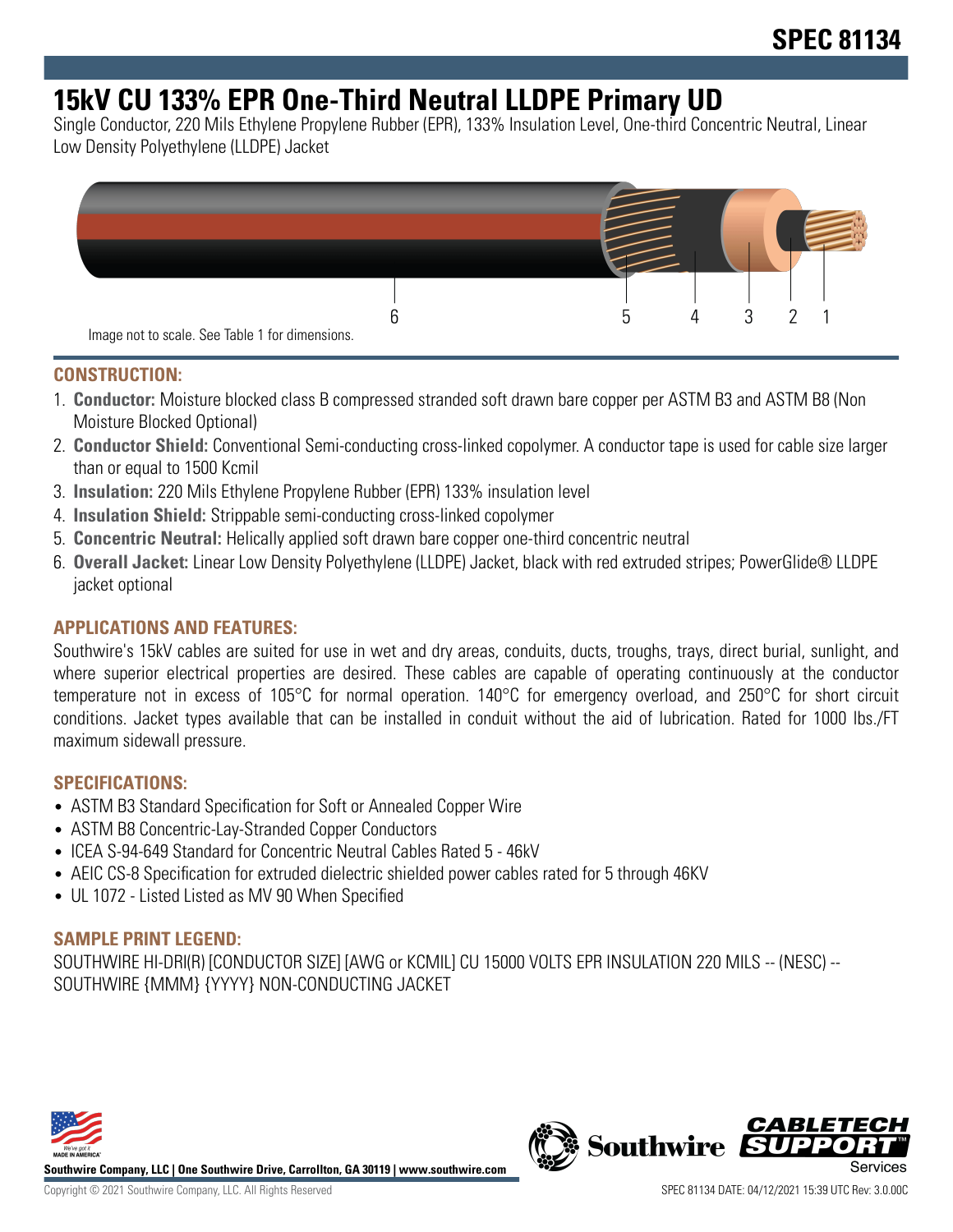### **Table 1 – Weights and Measurements**

| <b>Stock</b><br>Number | Cond.<br>Size         | <b>Diameter</b><br>Over<br>Conductor | <b>Diameter</b><br>Over<br>Insulation | Insul.<br><b>Thickness</b> | <b>Diameter</b><br>Over<br>Insulation<br><b>Shield</b> | Concentric<br>Neutral | <b>Neutral DC</b><br>Resistance<br>$25^{\circ}$ C | Jacket<br><b>Thickness</b> | ÒD    | Approx. Approx.<br>Weight | Min<br><b>Bending</b><br>Radius | Max Pull<br>Tension* |
|------------------------|-----------------------|--------------------------------------|---------------------------------------|----------------------------|--------------------------------------------------------|-----------------------|---------------------------------------------------|----------------------------|-------|---------------------------|---------------------------------|----------------------|
|                        | AWG/<br>Kcmil         | inch                                 | inch                                  | mil                        | inch                                                   | No. x AWG             | $\Omega$ /1000ft                                  | mil                        | inch  | $\mathsf{lb}$<br>/1000ft  | inch                            | $\mathsf{lb}$        |
| <b>TBA</b>             | $\mathbf{2}$<br>(1)   | 0.258                                | 0.735                                 | 220                        | 0.815                                                  | 6x14                  | 0.438                                             | 50                         | 1.043 | 645                       | 12.5                            | 531                  |
| 627966                 | $\overline{2}$<br>(7) | 0.283                                | 0.760                                 | 220                        | 0.840                                                  | 6x14                  | 0.438                                             | 50                         | 1.068 | 674                       | 12.8                            | 531                  |
| <b>TBA</b>             | $\mathbf{1}$<br>(1)   | 0.289                                | 0.766                                 | 220                        | 0.846                                                  | 7x14                  | 0.376                                             | 50                         | 1.074 | 727                       | 12.9                            | 670                  |
| <b>TBA</b>             | $\mathbf{1}$<br>(19)  | 0.322                                | 0.799                                 | 220                        | 0.879                                                  | 7x14                  | 0.376                                             | 50                         | 1.107 | 763                       | 13.3                            | 670                  |
| <b>TBA</b>             | 1/0<br>(1)            | 0.325                                | 0.802                                 | 220                        | 0.882                                                  | 9x14                  | 0.292                                             | 50                         | 1.110 | 837                       | 13.3                            | 845                  |
| 627970                 | 1/0<br>(19)           | 0.362                                | 0.839                                 | 220                        | 0.919                                                  | 9x14                  | 0.292                                             | 50                         | 1.147 | 879                       | 13.8                            | 845                  |
| 627973                 | 2/0<br>(19)           | 0.405                                | 0.882                                 | 220                        | 0.962                                                  | 11x14                 | 0.239                                             | 50                         | 1.190 | 1015                      | 14.3                            | 1065                 |
| TBA                    | 3/0<br>(19)           | 0.456                                | 0.933                                 | 220                        | 1.013                                                  | 14x14                 | 0.188                                             | 50                         | 1.241 | 1191                      | 14.9                            | 1342                 |
| 627975                 | 4/0<br>(19)           | 0.512                                | 0.989                                 | 220                        | 1.069                                                  | 18x14                 | 0.146                                             | 50                         | 1.297 | 1410                      | 15.6                            | 1693                 |
| TBA                    | 250<br>(37)           | 0.558                                | 1.044                                 | 220                        | 1.144                                                  | 21x14                 | 0.125                                             | 50                         | 1.372 | 1620                      | 16.5                            | 2000                 |
| 627967                 | 350<br>(37)           | 0.661                                | 1.147                                 | 220                        | 1.247                                                  | 18x12                 | 0.092                                             | 50                         | 1.507 | 2122                      | 18.1                            | 2800                 |
| 627983                 | 500<br>(37)           | 0.789                                | 1.275                                 | 220                        | 1.375                                                  | 17x10                 | 0.061                                             | 80                         | 1.739 | 2953                      | 20.9                            | 4000                 |
| 606626**               | 750<br>(61)           | 0.968                                | 1.463                                 | 220                        | 1.563                                                  | 25x10                 | 0.041                                             | 80                         | 1.952 | 4148                      | 23.4                            | 6000                 |
| 627977                 | 750<br>(61)           | 0.968                                | 1.463                                 | 220                        | 1.563                                                  | 25x10                 | 0.041                                             | 80                         | 1.952 | 4148                      | 23.4                            | 6000                 |
| 618572                 | 1000<br>(61)          | 1.117                                | 1.612                                 | 220                        | 1.742                                                  | 26x9                  | 0.031                                             | 80                         | 2.159 | 5371                      | 25.9                            | 8000                 |

All dimensions are nominal and subject to normal manufacturing tolerances

◊ Cable marked with this symbol is a standard stock item

\* Pulling tension based on pulling eye directly connected to conductor

\*\* All Black PE jacket



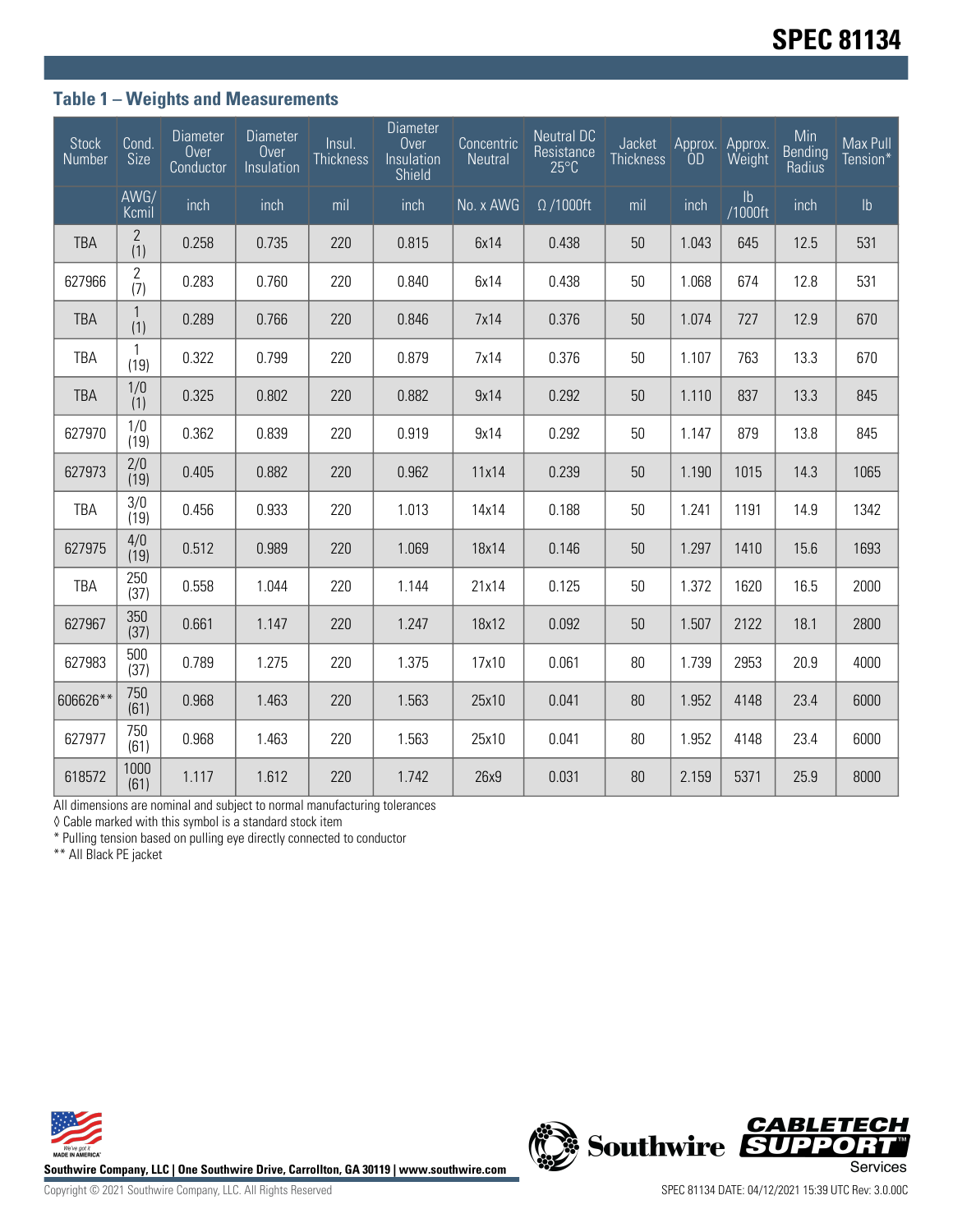# **SPEC 81134**

### **Table 2 – Electrical and Engineering Data**

| Cond<br>Size          | <b>DC</b><br>Resistance<br>@ 25°C | AC<br>@ 90°C     | Capacitive<br>Resistance Reactance @<br>60Hz | Inductive<br>Reactance<br>@ 60Hz | Current | <b>Charging Dielectric</b><br>Loss | Zero<br>Sequence<br>Impedance* | Positive<br>Sequence<br>Impedance* | Short<br>Circuit<br>Current @<br>30 Cycle | Allowable<br>Ampacity in<br>Duct 90°C1 | Allowable<br>Ampacity<br><b>Directly</b><br>Buried 90°C‡ |
|-----------------------|-----------------------------------|------------------|----------------------------------------------|----------------------------------|---------|------------------------------------|--------------------------------|------------------------------------|-------------------------------------------|----------------------------------------|----------------------------------------------------------|
| AWG/<br>Kcmil         | $\Omega/1000$ ft                  | $\Omega/1000$ ft | $M\Omega^*1000$ ft                           | $\Omega/1000$ ft                 |         | A/1000ft W/1000ft                  | $\Omega/1000$ ft               | $\Omega/1000$ ft                   | Amp                                       | Amp                                    | Amp                                                      |
| $\mathbf{2}$<br>(1)   | 0.162                             | 0.203            | 0.051                                        | 0.051                            | 0.170   | 29.395                             | $0.521 + j0.233$               | $0.204 + j0.051$                   | 2025.6                                    | 160                                    | 195                                                      |
| $\overline{2}$<br>(7) | 0.162                             | 0.203            | 0.048                                        | 0.049                            | 0.179   | 31.023                             | $0.520 + j0.232$               | $0.204 + j0.049$                   | 2025.6                                    | 160                                    | 195                                                      |
| 1<br>(1)              | 0.129                             | 0.161            | 0.048                                        | 0.049                            | 0.181   | 31.412                             | $0.455 + j0.193$               | $0.162 + j0.049$                   | 2363.3                                    | 180                                    | 220                                                      |
| 1<br>(19)             | 0.129                             | 0.161            | 0.045                                        | 0.048                            | 0.194   | 33.542                             | $0.454 + j0.192$               | $0.162 + j0.047$                   | 2363.3                                    | 180                                    | 220                                                      |
| 1/0<br>(1)            | 0.102                             | 0.128            | 0.044                                        | 0.047                            | 0.195   | 33.735                             | $0.380 + j0.140$               | $0.129 + j0.047$                   | 3038.5                                    | 200                                    | 250                                                      |
| 1/0<br>(19)           | 0.102                             | 0.128            | 0.042                                        | 0.046                            | 0.208   | 36.105                             | $0.379 + 0.139$                | $0.129 + 0.046$                    | 3038.5                                    | 200                                    | 250                                                      |
| 2/0<br>(19)           | 0.081                             | 0.101            | 0.039                                        | 0.044                            | 0.224   | 38.841                             | $0.318 + j0.107$               | $0.103 + j0.044$                   | 3713.7                                    | 230                                    | 285                                                      |
| 3/0<br>(19)           | 0.0642                            | 0.080            | 0.036                                        | 0.043                            | 0.243   | 42.068                             | $0.259 + j0.079$               | $0.082 + j0.043$                   | 4726.5                                    | 260                                    | 325                                                      |
| 4/0<br>(19)           | 0.051                             | 0.064            | 0.033                                        | 0.041                            | 0.263   | 45.591                             | $0.208 + j0.059$               | $0.067 + j0.041$                   | 6076.9                                    | 300                                    | 365                                                      |
| 250<br>(37)           | 0.0431                            | 0.054            | 0.031                                        | 0.041                            | 0.283   | 49.037                             | $0.179 + j0.050$               | $0.057 + j0.040$                   | 7089.8                                    |                                        |                                                          |
| 350<br>(37)           | 0.0308                            | 0.039            | 0.027                                        | 0.039                            | 0.320   | 55.458                             | $0.134 + j0.039$               | $0.043 + j0.038$                   | 9655.1                                    | 390                                    | 475                                                      |
| 500<br>(37)           | 0.0216                            | 0.028            | 0.024                                        | 0.039                            | 0.366   | 63.399                             | $0.091 + j0.030$               | $0.034 + j0.036$                   | 14494.9                                   | 455                                    | 555                                                      |
| 750<br>(61)           | 0.0144                            | 0.019            | 0.020                                        | 0.037                            | 0.433   | 75.010                             | $0.062 + j0.025$               | $0.026 + j0.032$                   | 21505.0                                   | 545                                    | 650                                                      |
| 750<br>(61)           | 0.0144                            | 0.019            | 0.020                                        | 0.037                            | 0.433   | 75.010                             | $0.062 + j0.025$               | $0.026 + j0.032$                   | 21505.0                                   | 545                                    | 650                                                      |
| 1000<br>(61)          | 0.0108                            | 0.015            | 0.018                                        | 0.036                            | 0.486   | 84.184                             | $0.047 + j0.023$               | $0.023 + j0.029$                   | 28479.8                                   |                                        |                                                          |

\* Calculations are based on three cables triplexed / concentric shield / Conductor temperature of 90°C / Shield temperature of 45°C / Earth resistivity of 100 ohmsmeter

† Ampacities are based on Figure 7 of ICEA T-117-734 (Single circuit trefoil, 100% load factor, 90°C conductor temperature, earth RHO 90, 36" burial depth)

‡ Ampacities are based on Figure 1 of ICEA T-117-734 (Single circuit trefoil, 100% load factor, 90°C conductor temperature, earth RHO 90, 36" burial depth)



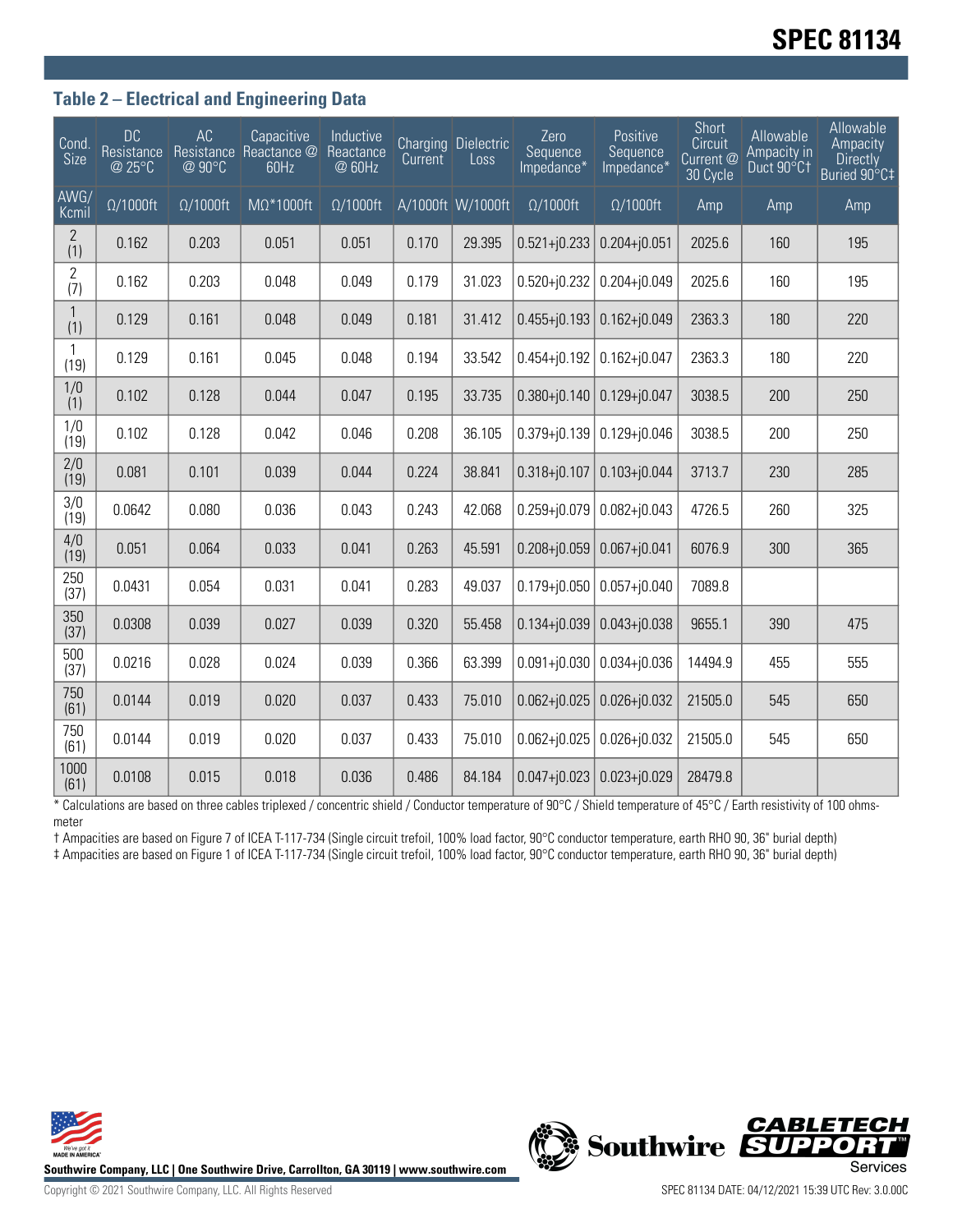## **Table 3 – Weights and Measurements (Metric)**

| <b>Stock</b><br>Number | Cond.<br>Size         | <b>Diameter</b><br>Over<br>Conductor | <b>Diameter</b><br>Over<br>Insulation | Insul.<br><b>Thickness</b> | <b>Diameter</b><br>Over<br>Insulation<br>Shield | Concentric<br>Neutral | <b>Neutral DC</b><br>Resistance<br>$25^{\circ}$ C | Jacket<br><b>Thickness</b> | 0 <sub>D</sub> | Approx. Approx.<br>Weight | Min<br>Bending<br>Radius | Max Pull<br>Tension* |
|------------------------|-----------------------|--------------------------------------|---------------------------------------|----------------------------|-------------------------------------------------|-----------------------|---------------------------------------------------|----------------------------|----------------|---------------------------|--------------------------|----------------------|
|                        | AWG/<br>Kcmil         | mm                                   | mm                                    | mm                         | mm                                              | No. x AWG             | $\Omega$ /km                                      | mm                         | mm             | kg/km                     | mm                       | newton               |
| <b>TBA</b>             | $\overline{2}$<br>(1) | 6.55                                 | 18.67                                 | 5.59                       | 20.70                                           | 6x14                  | 1.44                                              | 1.27                       | 26.49          | 960                       | 317.50                   | 2363                 |
| 627966                 | $\mathbf{2}$<br>(7)   | 7.19                                 | 19.30                                 | 5.59                       | 21.34                                           | 6x14                  | 1.44                                              | 1.27                       | 27.13          | 1003                      | 325.12                   | 2363                 |
| <b>TBA</b>             | $\mathbf{1}$<br>(1)   | 7.34                                 | 19.46                                 | 5.59                       | 21.49                                           | 7x14                  | 1.23                                              | 1.27                       | 27.28          | 1082                      | 327.66                   | 2982                 |
| TBA                    | $\mathbf{1}$<br>(19)  | 8.18                                 | 20.29                                 | 5.59                       | 22.33                                           | 7x14                  | 1.23                                              | 1.27                       | 28.12          | 1135                      | 337.82                   | 2982                 |
| <b>TBA</b>             | 1/0<br>(1)            | 8.25                                 | 20.37                                 | 5.59                       | 22.40                                           | 9x14                  | 0.96                                              | 1.27                       | 28.19          | 1246                      | 337.82                   | 3760                 |
| 627970                 | 1/0<br>(19)           | 9.19                                 | 21.31                                 | 5.59                       | 23.34                                           | 9x14                  | 0.96                                              | 1.27                       | 29.13          | 1308                      | 350.52                   | 3760                 |
| 627973                 | 2/0<br>(19)           | 10.29                                | 22.40                                 | 5.59                       | 24.43                                           | 11x14                 | 0.78                                              | 1.27                       | 30.23          | 1510                      | 363.22                   | 4739                 |
| TBA                    | 3/0<br>(19)           | 11.58                                | 23.70                                 | 5.59                       | 25.73                                           | 14x14                 | 0.62                                              | 1.27                       | 31.52          | 1772                      | 378.46                   | 5972                 |
| 627975                 | 4/0<br>(19)           | 13.00                                | 25.12                                 | 5.59                       | 27.15                                           | 18x14                 | 0.48                                              | 1.27                       | 32.94          | 2098                      | 396.24                   | 7534                 |
| TBA                    | 250<br>(37)           | 14.17                                | 26.52                                 | 5.59                       | 29.06                                           | 21x14                 | 0.41                                              | 1.27                       | 34.85          | 2411                      | 419.10                   | 8900                 |
| 627967                 | 350<br>(37)           | 16.79                                | 29.13                                 | 5.59                       | 31.67                                           | 18x12                 | 0.30                                              | 1.27                       | 38.28          | 3158                      | 459.74                   | 12460                |
| 627983                 | 500<br>(37)           | 20.04                                | 32.39                                 | 5.59                       | 34.93                                           | 17x10                 | 0.20                                              | 2.03                       | 44.17          | 4395                      | 530.86                   | 17800                |
| 606626**               | 750<br>(61)           | 24.59                                | 37.16                                 | 5.59                       | 39.70                                           | 25x10                 | 0.13                                              | 2.03                       | 49.58          | 6173                      | 594.36                   | 26700                |
| 627977                 | 750<br>(61)           | 24.59                                | 37.16                                 | 5.59                       | 39.70                                           | 25x10                 | 0.13                                              | 2.03                       | 49.58          | 6173                      | 594.36                   | 26700                |
| 618572                 | 1000<br>(61)          | 28.37                                | 40.94                                 | 5.59                       | 44.25                                           | 26x9                  | 0.10                                              | 2.03                       | 54.84          | 7993                      | 657.86                   | 35600                |

All dimensions are nominal and subject to normal manufacturing tolerances

◊ Cable marked with this symbol is a standard stock item

\* Pulling tension based on pulling eye directly connected to conductor

\*\* All Black PE jacket